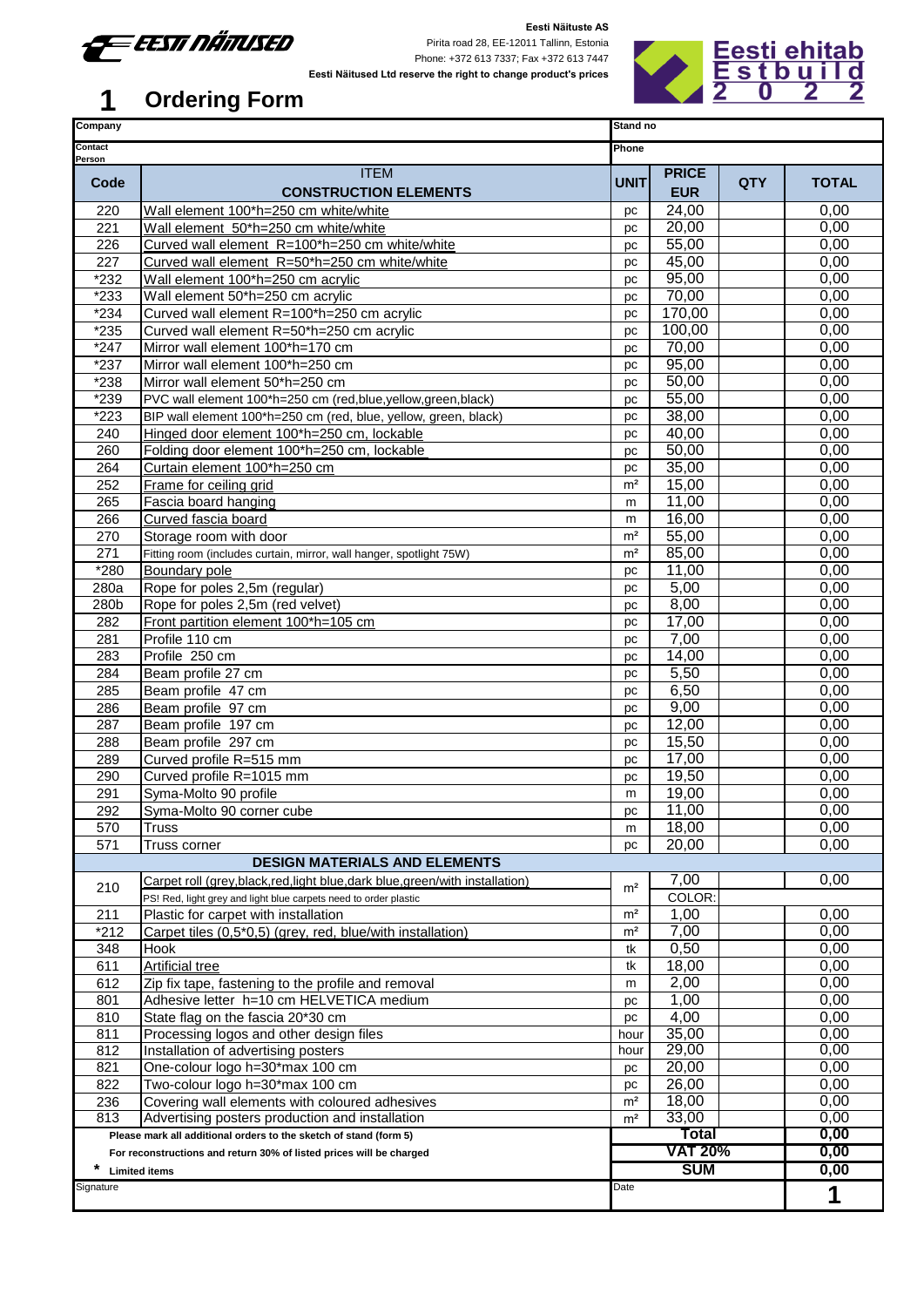

Pirita road 28, EE-12011 Tallinn, Estonia Phone: +372 613 7337; Fax +372 613 7447



#### **Eesti Näitused Ltd reserve the right to change product's prices**

| Company           | 0                                                                               | Stand no<br>0  |                |            |                |  |
|-------------------|---------------------------------------------------------------------------------|----------------|----------------|------------|----------------|--|
| Contact<br>Person | 0                                                                               | Phone          |                |            | $\overline{0}$ |  |
|                   | <b>ITEM</b>                                                                     |                | <b>PRICE</b>   |            |                |  |
| Code              | <b>FURNITURE</b>                                                                | <b>UNIT</b>    | <b>EUR</b>     | <b>QTY</b> | <b>TOTAL</b>   |  |
| 300               | Chair                                                                           | рc             | 5,00           |            | 0,00           |  |
| *303              | Conference chair                                                                | pc             | 12,00          |            | 0,00           |  |
| 306               | Bar stool                                                                       | рc             | 18,00          |            | 0,00           |  |
| 310               | Table 70*70 cm                                                                  | pc             | 15,00          |            | 0,00           |  |
| 311               | Table 70*120 cm                                                                 | pc             | 20,00          |            | 0,00           |  |
| $*312$            | Table 70*180 cm                                                                 | pc             | 25,00          |            | 0,00           |  |
| 313               | Round table Ø70 cm                                                              | pc             | 18,00          |            | 0,00           |  |
| 314               | Round table Ø100 cm                                                             | pc             | 22,00          |            | 0,00           |  |
| 315               | Bar table Ø60 cm, h=110 cm                                                      | рc             | 18,00          |            | 0,00           |  |
| 317               | Video stand 53*53 h=110 cm                                                      | pc             | 24,00          |            | 0,00           |  |
| 316               | Info/bar counter without doors 53*53 h=110 cm                                   | pc             | 30,00          |            | 0,00           |  |
| 318               | Info/bar counter without doors 53*93 h=110 cm                                   | pc             | 35,00          |            | 0,00           |  |
| 319               | Info/bar counter with doors 53*103 h=110 cm                                     | pc             | 41,00          |            | 0,00           |  |
| 320               | Cupboard 53*103 h=70 cm                                                         | pc             | 35,00          |            | 0,00           |  |
| 321               | Cupboard 53*103 h=110 cm                                                        | pc             | 37,00          |            | 0,00           |  |
| 322               | Cupboard, lockable 53*103 h=70 cm                                               | pc             | 39,00          |            | 0,00           |  |
| 323               | Cupboard, lockable 53*103 h=110 cm                                              | pc             | 43,00          |            | 0,00           |  |
| 328               | Curved info/bar counter without doors R=50*h=110 cm                             | pc             | 43,00          |            | 0,00           |  |
| 327               | Curved info/bar counter without doors R=100*h=110 cm                            | рc             | 53,00          |            | 0,00           |  |
| 324               | Literature holder 5*A4                                                          | рc             | 7,00           |            | 0,00           |  |
| 325               | Literature holder 9*A4                                                          | pc             | 11,00          |            | 0,00           |  |
| 326               | Literature holder standing 5*A4                                                 | рc             | 30,00          |            | 0,00           |  |
| 329               | Literature holder, wheeled 40*A4                                                | pc             | 27,00          |            | 0,00           |  |
| 330               | Mirror 40*h=100 cm                                                              | pc             | 12,00          |            | 0,00           |  |
| 333               | Make-up / dressing table 53*103 h=200cm (table height 70cm)                     | pc             | 36,00          |            | 0,00           |  |
| 331               | Clothes rack                                                                    | pc             | 12,00          |            | 0,00           |  |
| 332               | Clothes rack standing                                                           | pc             | 20,00          |            | 0,00           |  |
| 340               | 4 shelf storage unit LUNDIA 30*83 h=208 cm                                      | pc             | 27,00          |            | 0,00           |  |
| 342               | 5 shelf storage unit, white 40*93 h=180 cm                                      | pc             | 32,00          |            | 0,00           |  |
| 343a              | Table for exhibits 53*103 h= 70 cm                                              | pc             | 23,00          |            | 0,00           |  |
| 343b              | Table for exhibits $53*103$ h= 90 cm                                            | pc             | 23,00          |            | 0,00           |  |
| 343c              | Table for exhibits 53*103 h= 110 cm                                             | рc             | 23,00          |            | 0,00           |  |
| 344a              | Table for exhibits 103*103 h=70 cm                                              | pc             | 27,00          |            | 0,00           |  |
| 344b              | Table for exhibits 103*103 h= 90 cm                                             | pc             | 27,00          |            | 0,00           |  |
| 344c              | Table for exhibits 103*103 h= 110 cm                                            | pc             | 27,00          |            | 0,00           |  |
| 380               | Shelf 30*100 cm                                                                 | рc             | 18,00          |            | 0,00           |  |
| 381               | Shelf (tilt) 30*100 cm                                                          | рc             | 20,00          |            | 0,00           |  |
| 382               | Podium 53*103 h=40 cm                                                           | pc             | 31,00          |            | 0,00           |  |
| 383               | Podium 53*103 h=70 cm                                                           | рc             | 33,00          |            | 0,00           |  |
| 384<br>385        | Podium 53*103 h=110 cm<br>Podium 103*103 h=40 cm                                | рc             | 35,00<br>33,00 |            | 0,00<br>0,00   |  |
| 386               | Podium 103*103h=70 cm                                                           | рc             | 35,00          |            | 0,00           |  |
| 387               | Podium 103*103 h=110 cm                                                         | pc<br>рc       | 37,00          |            | 0,00           |  |
| 388               | Stage H=40cm (sold by 2m <sup>2</sup> at a time)                                | m <sup>2</sup> | 19,00          |            | 0,00           |  |
| 388a              | Stage H=60cm (sold by 2m <sup>2</sup> at a time)                                | m <sup>2</sup> | 19,00          |            | 0,00           |  |
| 388b              | Stage H=80cm (sold by 2m <sup>2</sup> at a time)                                | m <sup>2</sup> | 19,00          |            | 0,00           |  |
| 388c              | Stage H=100cm (sold by 2m <sup>2</sup> at a time)                               | m <sup>2</sup> | 19,00          |            | 0,00           |  |
| 392               | Showcase 53*53 h=110 cm, without doors                                          | рc             | 38,00          |            | 0,00           |  |
| 393               | Showcase 53*103 h=110 cm, without doors                                         | pc             | 55,00          |            | 0,00           |  |
| 394               | Showcase 53*103 h=110 cm, with doors                                            | pc             | 67,00          |            | 0,00           |  |
| 395               | Curved showcase R=100 h=110 cm, without doors                                   | рc             | 88,00          |            | 0,00           |  |
| 397               | Showcase 53*53 h=250 cm                                                         | рc             | 75,00          |            | 0,00           |  |
| 398               | Showcase 53*103 h=250 cm (carrying capacity of glass shelves is 8kg)            | pc             | 90,00          |            | 0,00           |  |
| 399               | Showcase 53*103 h=250 cm, lightened (carrying capacity of glass shelves is 8kg) | pc             | 105,00         |            | 0,00           |  |
|                   | Please mark all additional orders to the sketch of stand (form 5)               |                | <b>Total</b>   |            | 0,00           |  |
|                   | For reconstructions and return 30% of listed prices will be charged             |                | <b>VAT 20%</b> |            | 0,00           |  |
| *                 | <b>Limited items</b>                                                            |                | <b>SUM</b>     |            | 0,00           |  |
| Signature         |                                                                                 | Date           |                |            |                |  |
|                   |                                                                                 |                |                |            | $\mathbf 2$    |  |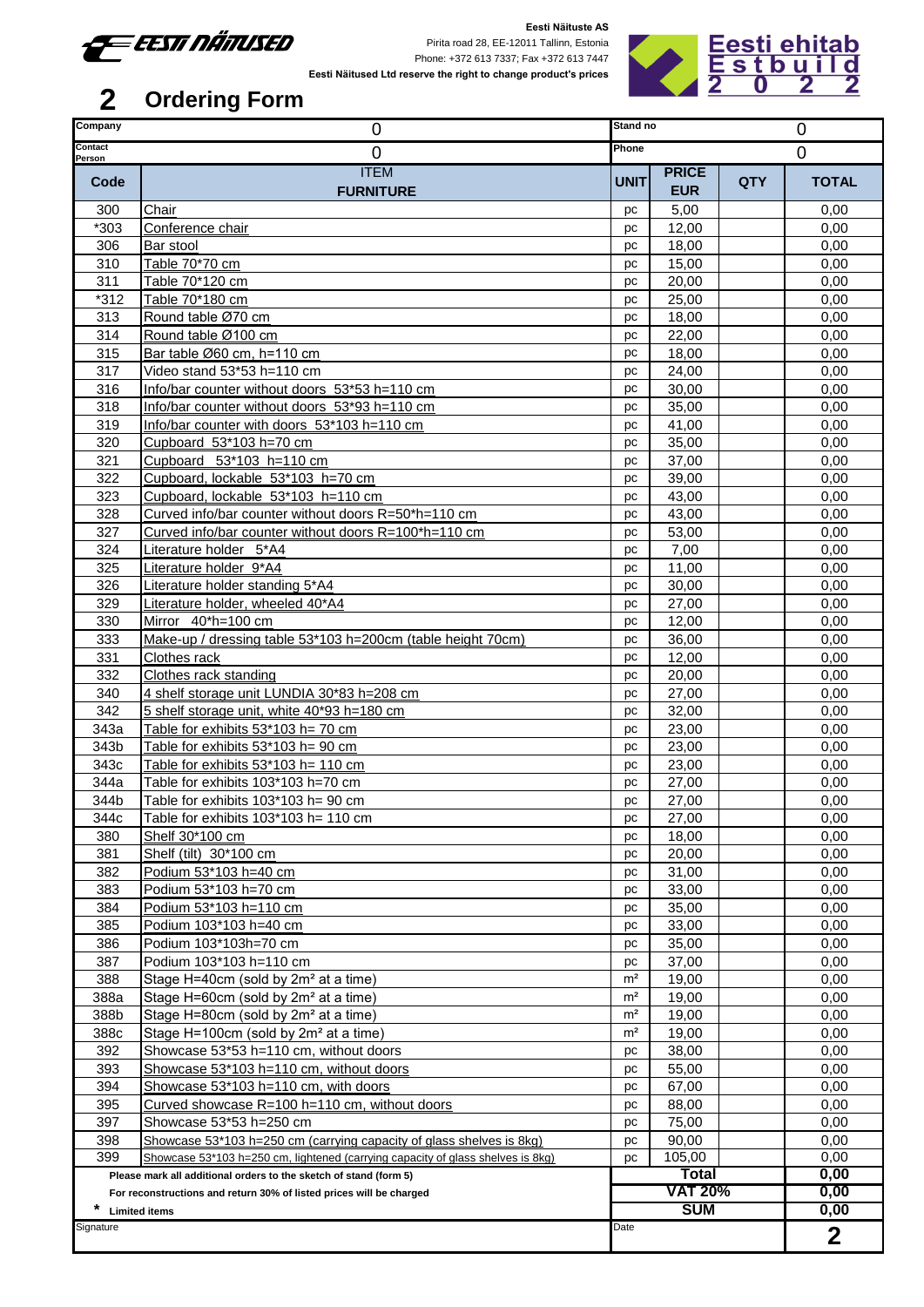

Pirita road 28, EE-12011 Tallinn, Estonia Phone: +372 613 7337; Fax +372 613 7447 **Eesti Näitused Ltd reserve the right to change product's prices**



| Company        | 0                                                                                | Stand no       |                            | 0              |              |  |  |  |  |
|----------------|----------------------------------------------------------------------------------|----------------|----------------------------|----------------|--------------|--|--|--|--|
| Contact        | 0                                                                                | Phone          |                            | $\overline{0}$ |              |  |  |  |  |
| Person<br>Code | <b>ITEM</b><br><b>ELEKTRISEADMED</b>                                             | <b>UNIT</b>    | <b>PRICE</b><br><b>EUR</b> | <b>QTY</b>     | <b>TOTAL</b> |  |  |  |  |
| 510            | Spotlight VIP 75W 230V                                                           | рc             | 55,00                      |                | 0,00         |  |  |  |  |
| 511            | Spotlight on wired profile 75W                                                   | рc             | 24,00                      |                | 0,00         |  |  |  |  |
| $*512$         | Spotlight with holder (50 cm long) UFO 150W 230V<br>37,00<br>рc                  |                |                            |                |              |  |  |  |  |
| $*513$         | Spotlight Crypton 150W 230V<br>58,00<br>рc                                       |                |                            |                |              |  |  |  |  |
| 514            | Metal Halide spotlight Leo 400W (needs trussing for assembly)<br>53,00<br>рc     |                |                            |                |              |  |  |  |  |
| 514L           | 58,00<br>Spotlight LED 220W (needs trussing for assembly)<br>рc                  |                |                            |                |              |  |  |  |  |
| 515            | Low voltage light on wired profile 50W, 12V                                      | рc             | 37,00                      |                | 0,00         |  |  |  |  |
| 516            | Metal halide spotlight 400W                                                      | рc             | 78,00                      |                | 0,00         |  |  |  |  |
| 516L           | Pendant LED 200W                                                                 | рc             | 83,00                      |                | 0,00         |  |  |  |  |
| $*517$         | Low voltage light, scattered light 300W                                          | рc             | 47,00                      |                | 0,00         |  |  |  |  |
| $*518$         | Low voltage light, scattered light 500W                                          | рc             | 53,00                      |                | 0,00         |  |  |  |  |
| $*519$         | Ceiling spotlight 1000W                                                          | рc             | 78,00                      |                | 0,00         |  |  |  |  |
| 520            | Fluorescent light 36W                                                            | рc             | 27,00                      |                | 0,00         |  |  |  |  |
|                | <b>ELEKTRIÜHENDUSED</b>                                                          |                |                            |                |              |  |  |  |  |
| *500           | Main switch board 230/400V, 16A, 10kW                                            | рc             | 190,00                     |                | 0,00         |  |  |  |  |
| $*501$         | Main switch board 230/400V, 32A, 20 kW                                           | рc             | 275,00                     |                | 0,00         |  |  |  |  |
| 540            | Plug socket, EU standard 230V, 1,0kW 4,5A                                        | рc             | 30,00                      |                | 0,00         |  |  |  |  |
| *540v          | Plug socket, EU standard 230V, 1,0kW 4,5A (outdoor)                              | pc             | 50,00                      |                | 0,00<br>0,00 |  |  |  |  |
| 542            | Plug socket, EU standard 3,5kW, 16A<br>52,00<br>рc                               |                |                            |                |              |  |  |  |  |
| *542v          | Plug socket, EU standard 3,5kW, 16A (outdoor)<br>72,00<br>рc                     |                |                            |                |              |  |  |  |  |
| 545            | Plug socket for refrigerator 230V, 1,0kW, 24h                                    | рc             | 62,00                      |                | 0,00         |  |  |  |  |
| *545v          | Plug socket for refrigerator 230V, 1,0kW, 24h (outdoor)                          | рc             | 82,00                      |                | 0,00         |  |  |  |  |
| *546           | Plug socket, EU standard 400V, 16A, 10 kW                                        | рc             | 125,00                     |                | 0,00         |  |  |  |  |
| *546v          | Plug socket, EU standard 400V, 16A, 10 kW (outdoor)                              | рc             | 145,00                     |                | 0,00<br>0,00 |  |  |  |  |
| $*547$         | Plug socket, EU standard 400V, 32A, 20 kW<br>215,00<br>рc                        |                |                            |                |              |  |  |  |  |
| *547v          | Plug socket, EU standard 400V, 32A, 20 kW (outdoor)                              | рc             | 280,00                     |                | 0,00         |  |  |  |  |
| *547s          | Plug socket, EU standard 400V, 32A, 6 kW (for heated shelter)                    | рc             | 130,00                     |                | 0,00         |  |  |  |  |
| $*548$         | Plug socket, EU standard 400V, 63A, 40 kW (3 days)                               | рc             | 405,00                     |                | 0,00         |  |  |  |  |
| *548v          | Plug socket, EU standard 400V, 63A, 40 kW /3 days/ (outdoor)                     | рc             | 455,00                     |                | 0,00         |  |  |  |  |
| 548a           | Plug socket, EU standard 400V, 63A every following day                           | рc             | 80,00                      |                | 0,00         |  |  |  |  |
| 560            | Outlet cable 2320V (3 or 5m)                                                     | рc             | 12,00                      |                | 0,00         |  |  |  |  |
|                | <b>AUDIO-VIDEO</b>                                                               |                |                            |                |              |  |  |  |  |
| $*745$         | TV 32" (81 cm)                                                                   | рc             | 70,00                      |                | 0,00         |  |  |  |  |
| *746           | TV 40" (107 cm)                                                                  | рc             | 115,00                     |                | 0,00         |  |  |  |  |
| $*747$         | TV 48"                                                                           | рc             | 160,00                     |                | 0,00         |  |  |  |  |
| *748           | TV 55"                                                                           | рc             | 195,00                     |                | 0,00         |  |  |  |  |
| *749           | TV 60"                                                                           | рc             | 225,00                     |                | 0,00         |  |  |  |  |
| *750           | TV 65"                                                                           | рc             | 275,00                     |                | 0,00         |  |  |  |  |
| $*751$         | TV 75"                                                                           | рc             | 365,00                     |                | 0,00         |  |  |  |  |
| $*752$         | TV 82"                                                                           | рc             | 430,00                     |                | 0,00<br>0,00 |  |  |  |  |
| 346<br>$*744$  | 12,00<br>TV wall fastener (pair)<br>рc<br>TV 32-64" holder/leg standing<br>45,00 |                |                            |                |              |  |  |  |  |
|                | Please mark all additional orders to the sketch of stand (form 5)                | рc<br>Total    |                            |                | 0,00<br>0,00 |  |  |  |  |
|                | For reconstructions and return 30% of listed prices will be charged              | <b>VAT 20%</b> |                            | 0,00           |              |  |  |  |  |
| *              | <b>Limited items</b>                                                             | <b>SUM</b>     |                            |                | 0,00         |  |  |  |  |
| Signature      |                                                                                  | Date           |                            |                |              |  |  |  |  |
|                |                                                                                  |                |                            |                | 3            |  |  |  |  |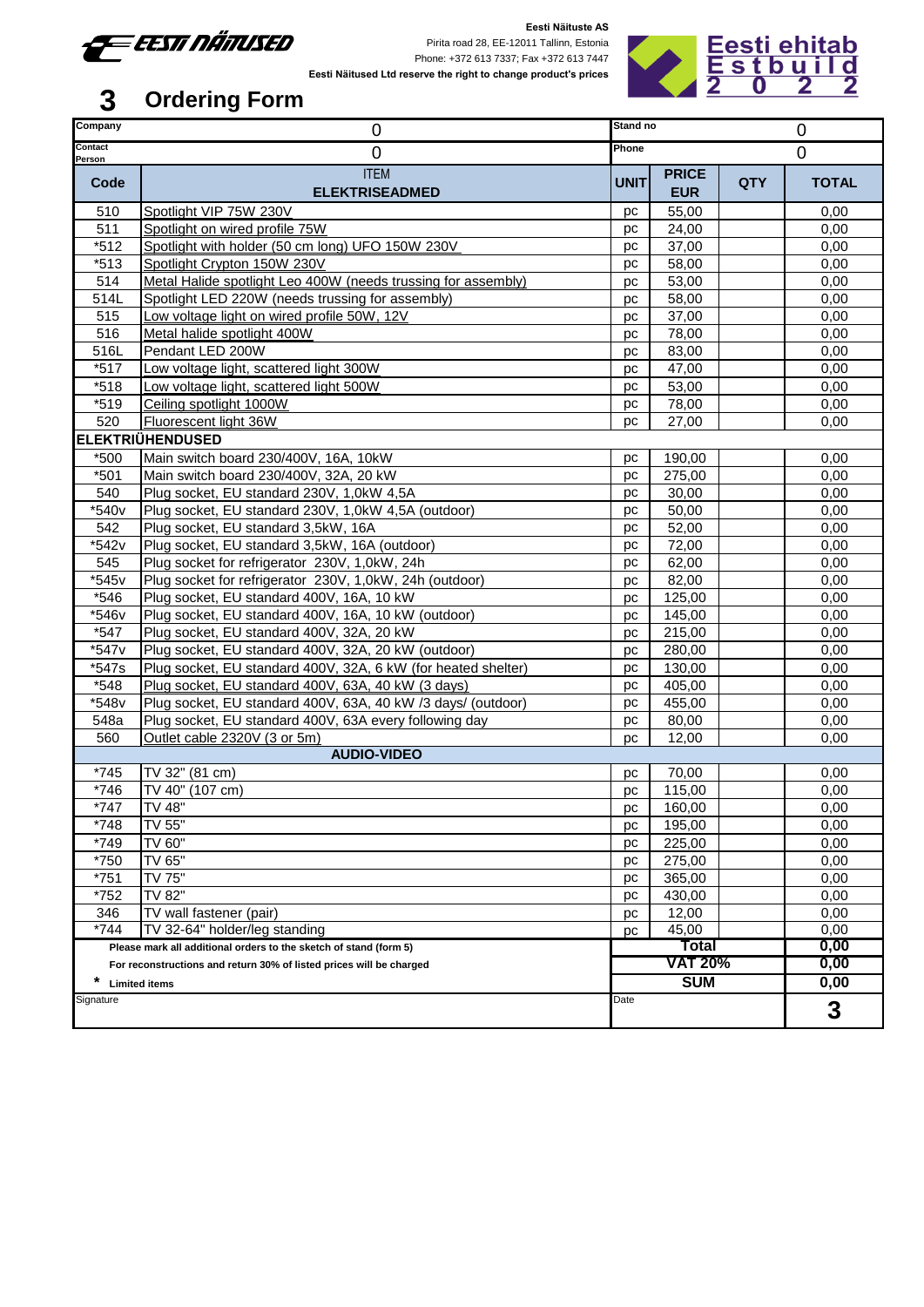

Pirita road 28, EE-12011 Tallinn, Estonia Phone: +372 613 7337; Fax +372 613 7447 **Eesti Näitused Ltd reserve the right to change product's prices**



| Company                                                                                                                                        | $\mathbf 0$                                                                                                                             | Stand no       |              |                | 0            |  |  |  |  |  |  |
|------------------------------------------------------------------------------------------------------------------------------------------------|-----------------------------------------------------------------------------------------------------------------------------------------|----------------|--------------|----------------|--------------|--|--|--|--|--|--|
| Contact<br>Person                                                                                                                              | 0                                                                                                                                       | Phone          |              |                | $\Omega$     |  |  |  |  |  |  |
| Code                                                                                                                                           | <b>ITEM</b>                                                                                                                             | <b>UNIT</b>    | <b>PRICE</b> | <b>QTY</b>     | <b>TOTAL</b> |  |  |  |  |  |  |
|                                                                                                                                                | <b>HOUSEHOLD APPLIANCES</b>                                                                                                             |                | <b>EUR</b>   |                |              |  |  |  |  |  |  |
| 350                                                                                                                                            | Refrigerator                                                                                                                            | рc             | 45,00        |                | 0,00         |  |  |  |  |  |  |
| 370                                                                                                                                            | Coffee percolator (10 cups)                                                                                                             | pc             | 14,00        |                | 0,00         |  |  |  |  |  |  |
| $*371$                                                                                                                                         | Espresso maker (period)<br>99,00<br>рc                                                                                                  |                |              |                |              |  |  |  |  |  |  |
| <b>WASTE HANDLING APPLIANCES</b>                                                                                                               |                                                                                                                                         |                |              |                |              |  |  |  |  |  |  |
| 377                                                                                                                                            | Waste paper basket + waste bags (emptying once a day)                                                                                   | рc             | 15,00        |                | 0,00         |  |  |  |  |  |  |
| 377a                                                                                                                                           | Additional emptying of waste paper basket                                                                                               | once           | 5,00         |                | 0,00         |  |  |  |  |  |  |
| 378                                                                                                                                            | Waste bag holder (100 and 150 l) (emptying once)                                                                                        | pc             | 35,00        |                | 0,00         |  |  |  |  |  |  |
| 376                                                                                                                                            | Removing of large-scale waste (packages and rubble)                                                                                     | m <sup>3</sup> | 35,00        |                | 0,00         |  |  |  |  |  |  |
|                                                                                                                                                | KITCHEN AND COMPRESSED AIR TECHNIQUES                                                                                                   |                |              |                |              |  |  |  |  |  |  |
| $*600$                                                                                                                                         | Combined kitchen (sink, hot plate, boiler, refigerator, water supply, drainage)                                                         | рc             | 210,00       |                | 0,00         |  |  |  |  |  |  |
| *601                                                                                                                                           | Sink+boiler (includes water supply and drainage)                                                                                        | рc             | 180,00       |                | 0,00         |  |  |  |  |  |  |
| *603                                                                                                                                           | Sink (cold water, includes water supply and drainage)                                                                                   | рc             | 140,00       |                | 0,00         |  |  |  |  |  |  |
| $*605$                                                                                                                                         | Water supply                                                                                                                            | рc             | 65,00        |                | 0,00         |  |  |  |  |  |  |
| *607                                                                                                                                           | Drainage (if possible)                                                                                                                  | pc             | 65,00        |                | 0,00         |  |  |  |  |  |  |
| *608                                                                                                                                           | Compressed air - 7 atm.                                                                                                                 | рc             | 60,00        |                | 0,00         |  |  |  |  |  |  |
| 823                                                                                                                                            | Technician (incl. reconstruction works during the assembly, exhibition and fair perio hour                                              |                | 35,00        |                | 0,00         |  |  |  |  |  |  |
|                                                                                                                                                | <b>OTHER SERVICES</b>                                                                                                                   |                |              |                |              |  |  |  |  |  |  |
| 824                                                                                                                                            | Stand construction work                                                                                                                 | hour           | 30,00        |                | 0,00         |  |  |  |  |  |  |
| 825                                                                                                                                            | Electrician                                                                                                                             | hour           | 40,00        |                | 0,00         |  |  |  |  |  |  |
| 862                                                                                                                                            | Fire extinguisher                                                                                                                       | 61             | 35,00        |                | 0,00         |  |  |  |  |  |  |
| 830                                                                                                                                            | Storage rental (packed on the pallet) min 1m <sup>3</sup> /period                                                                       | m <sup>3</sup> | 30,00        |                | 0,00         |  |  |  |  |  |  |
| 831                                                                                                                                            | Receiving exhibitor's goods through the warehouse (Näitused are not responsible for the condition of the goods) (min 1 m <sup>3</sup> ) | m <sup>3</sup> | 45,00        |                | 0,00<br>0,00 |  |  |  |  |  |  |
| 625<br>12,50<br>Periodic parking card<br>pc<br>STAND CLEANING DURING THE FAIR PERIOD - includes floor sweeping and wiping with a damp cloth or |                                                                                                                                         |                |              |                |              |  |  |  |  |  |  |
|                                                                                                                                                | vacuum-cleaning, wiping of furniture and emptying of waste basket.                                                                      |                |              |                |              |  |  |  |  |  |  |
|                                                                                                                                                |                                                                                                                                         | m <sup>2</sup> |              |                |              |  |  |  |  |  |  |
| 827-1<br>827-2                                                                                                                                 | Stand cleaning durin the fair period (stand up to 30 m <sup>2</sup> ) (per period)                                                      | m <sup>2</sup> | 5,00         |                | 0,00         |  |  |  |  |  |  |
|                                                                                                                                                | Stand cleaning durin the fair period (stand from 31 m <sup>2</sup> ) (per period)<br><b>FORKLIFT AND LIFT RENTAL</b>                    |                | 4,00         |                | 0,00         |  |  |  |  |  |  |
| 829                                                                                                                                            | Forklift with driver (max load 3t) (every started 30 min)                                                                               | 30 min         | 30,00        |                | 0,00         |  |  |  |  |  |  |
| 870                                                                                                                                            | Pillar lift with driver (min one hour)                                                                                                  | hour           | 75,00        |                | 0,00         |  |  |  |  |  |  |
|                                                                                                                                                | HANGING (flags, banners and cables) from the ceiling, if halls technical conditions allows with installation)                           |                |              |                |              |  |  |  |  |  |  |
| 890-1                                                                                                                                          | Up to 5 kg                                                                                                                              | point          | 45,00        |                | 0,00         |  |  |  |  |  |  |
| 890-2                                                                                                                                          | Up to 50 kg, needs a pulley                                                                                                             | point          | 75,00        |                | 0,00         |  |  |  |  |  |  |
| 890-3                                                                                                                                          | Up to 100 kg, needs a pulley                                                                                                            | point          | 110,00       |                | 0,00         |  |  |  |  |  |  |
| *895                                                                                                                                           | Pulley                                                                                                                                  | рc             | 35,00        |                | 0,00         |  |  |  |  |  |  |
| *896                                                                                                                                           | Motor hoist                                                                                                                             | рc             | 75,00        |                | 0,00         |  |  |  |  |  |  |
| 896-1                                                                                                                                          | Motor hoist controller                                                                                                                  | рc             | 50,00        |                | 0,00         |  |  |  |  |  |  |
| 897                                                                                                                                            | Handling of client's hoist (moving up the hoist and the chains, bringing down the chains and the hoist)                                 | рc             | 35,00        |                | 0,00         |  |  |  |  |  |  |
|                                                                                                                                                | Please mark all additional orders to the sketch of stand (form 5)                                                                       |                | Total        |                | 0,00         |  |  |  |  |  |  |
| For reconstructions and return 30% of listed prices will be charged                                                                            |                                                                                                                                         |                |              | <b>VAT 20%</b> | 0,00         |  |  |  |  |  |  |
| *                                                                                                                                              | <b>Limited items</b>                                                                                                                    |                | <b>SUM</b>   |                | 0,00         |  |  |  |  |  |  |
|                                                                                                                                                | <b>ALL ORDERS WITH VAT, EUR:</b>                                                                                                        |                |              |                | 0,00         |  |  |  |  |  |  |
| Signature                                                                                                                                      |                                                                                                                                         | Date           |              |                |              |  |  |  |  |  |  |
|                                                                                                                                                |                                                                                                                                         |                |              |                | 4            |  |  |  |  |  |  |